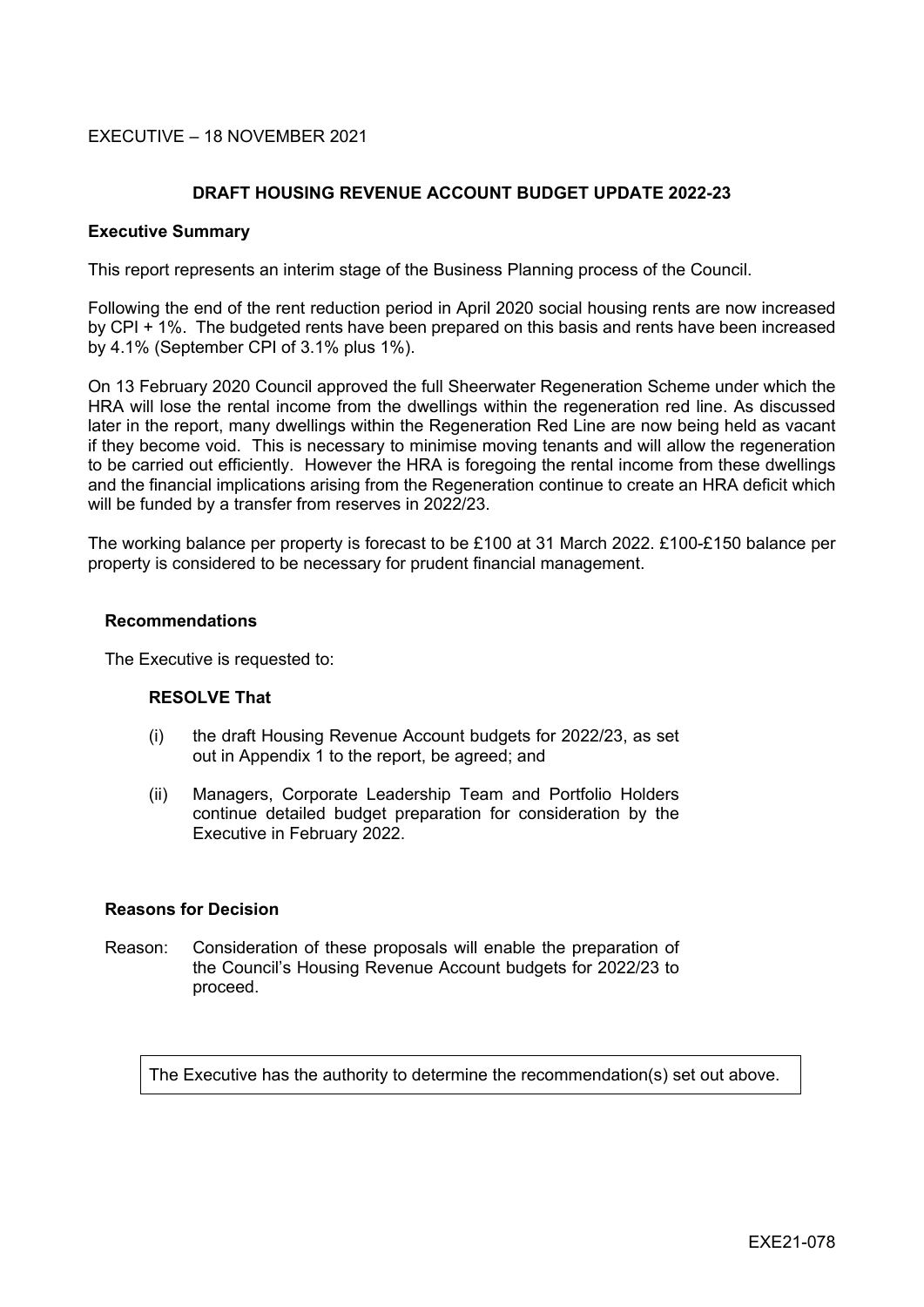| <b>Background Papers:</b>       | None.                                                                                             |
|---------------------------------|---------------------------------------------------------------------------------------------------|
| <b>Reporting Person:</b>        | Leigh Clarke, Finance Director<br>Email: leigh.clarke@woking.gov.uk, Extn: 3277                   |
| <b>Contact Person:</b>          | Prabha Parameswar, Business Support Manager<br>Email: prabha.parameswar@woking.gov.uk, Extn: 3248 |
| <b>Portfolio Holder:</b>        | Councillor Simon Ashall<br>Email: clirsimon.ashall@wok.gov.uk                                     |
| <b>Shadow Portfolio Holder:</b> | Councillor Ian Johnson<br>Email: clirian.johnson@woking.gov.uk                                    |
| Date Published:                 | 12 November 2021                                                                                  |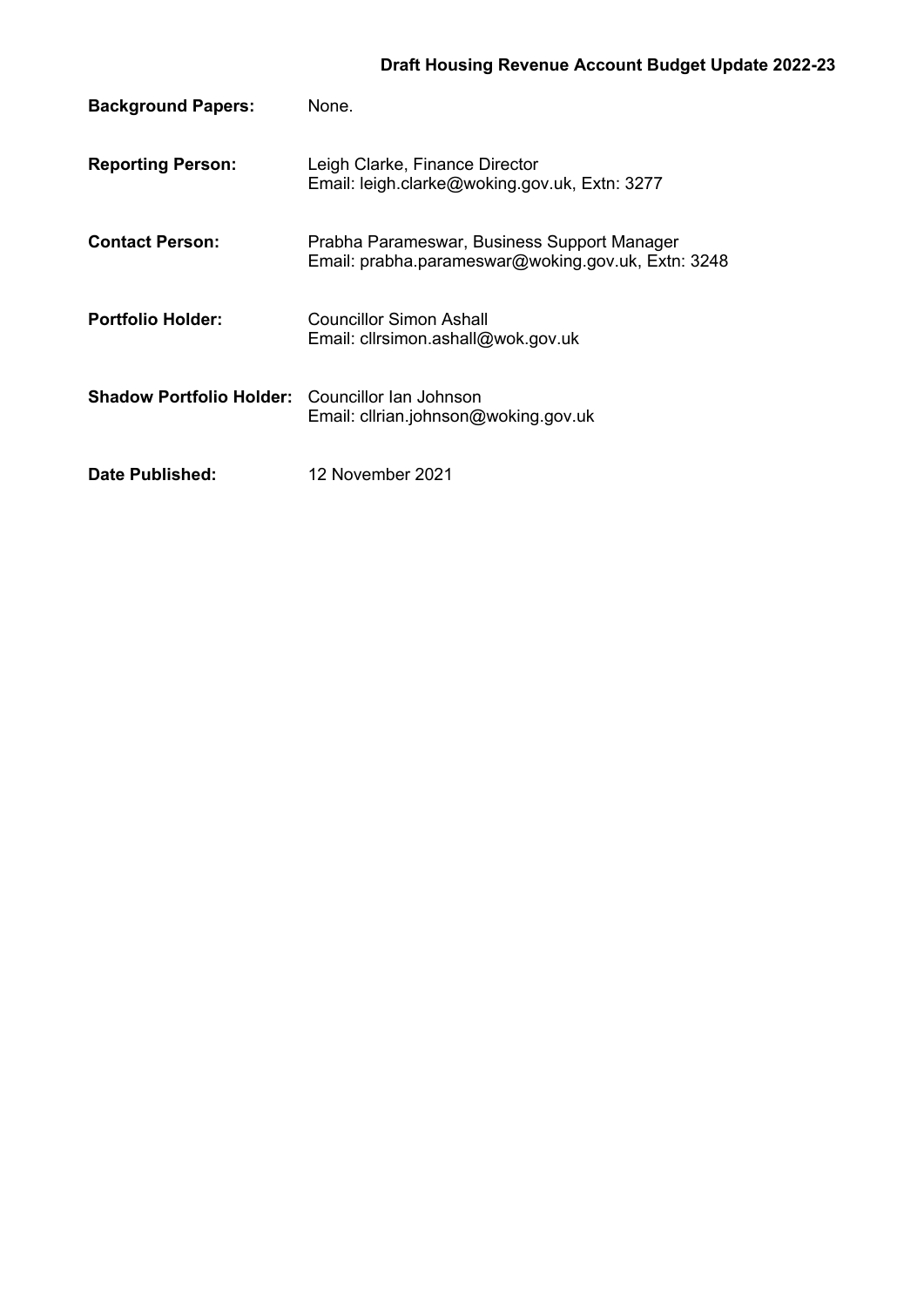# **1.0 Introduction**

- 1.1 This paper sets out the Council's draft Housing Revenue Account (HRA) budgets (Appendix 1) for 2022/23.
- 1.2 Detailed explanations of the changes and pressures within the different elements of the budget are set out in the sections below. The HRA is forecast to make an estimated deficit of £558,607 with a £556,465 contribution from reserves being required to maintain a working balance per property of £100. A range of £100 to £150 per property is considered prudent.

## **2.0 Forecast Outturn**

- 2.1 Adjustments to the revised estimates for 2021/22 have been made to reflect variations identified during the year to date.
- 2.2 The collection rate is up significantly on the same period last year, but still down on prepandemic levels, due to many tenants struggling with the financial impact of Covid-19. Work continues in 2021/22 to ensure that those tenants receive advice and support in accessing Universal Credit. It is worth noting that with the embargoes on taking recovery action during 2020/21, the courts have a considerable backlog and have prioritised the most serious cases (i.e. significant ASB, substantial rent arrears of more than 1 year, etc.). Rental income is also affected by void properties within the Red Line of the Sheerwater Regeneration awaiting redevelopment.
- 2.3 The overall arrears position for the HRA has remained fairly static and currently sits at approx. £797k.
- 2.4 The New Vision Homes contract will end on 31/03/2022. On 11th February 2021, Council resolved to bring the New Vision Homes contract services in house at the end of the contract term. As part of this process, the New Vision Homes contract will need to be Final Accounted. As there is no provision within the contract for interim final accounts, this will mean a Final Account for a 10 year ongoing project. Due to the varied nature of the contract and the 10 year term, there is uncertainly around the level of the Final Account payment. It is anticipated that the Final Account process will take from April to August 2022.

## **3.0 Approach to Budget Setting 2022/23**

## Assumptions

3.1 The draft budgets in this paper should be considered alongside the draft Investment Programme report elsewhere on the agenda which will influence the overall budget position.

### Management and Administration

- 3.2 Salary and other central costs have been allocated to the HRA in accordance with normal accounting rules to show the full cost of the service. The budgets are set and monitored in a pre-allocated format to make it possible to see the overall impact rather than just a proportion of the overall cost/variance which may be allocated to an individual service. This allocation will be reviewed for the final budget to ensure the apportionment reflects the current structure.
- 3.3 Under the NVH insource, a significant amount of staff will be brought in to the Council. The above review will therefore need to consider changes in the allocation of costs between the HRA and General Fund to allow for additional costs to accommodate and support these new posts.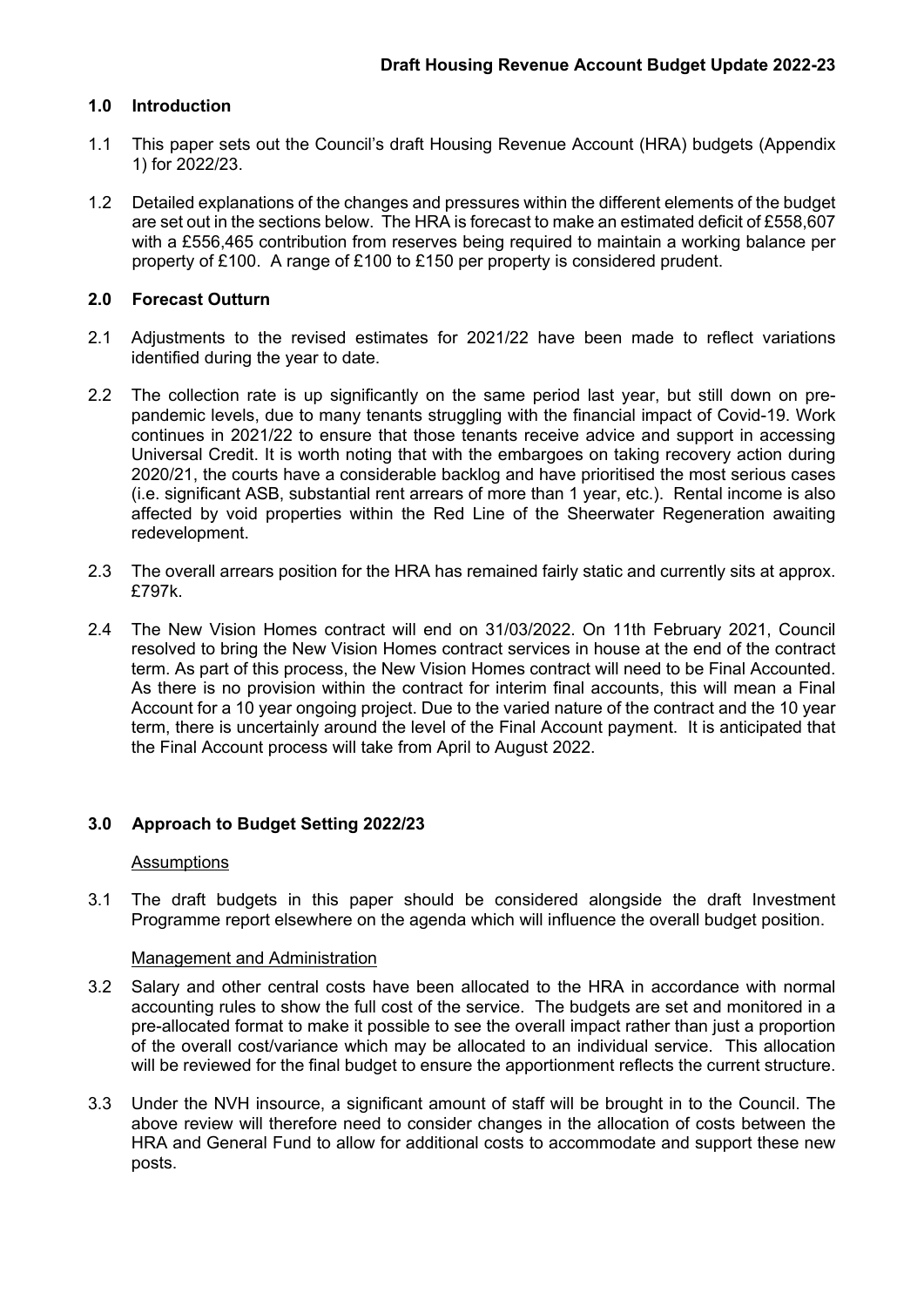### **4.0 Rents and Other Charges**

4.1 On the 4<sup>th</sup> October 2017, the Department for Communities and Local Government (DCLG) and the Prime Minister's Office, announced that social housing rents will be increased by Consumer Price Index (CPI) plus 1% for 5 years from 2020 ending the four year rent reduction period. A rent increase of 4.1% (September CPI of 3.1% plus 1%) has been incorporated into the draft estimates.

### Recovery of Charges

- 4.2 Service charges, including energy charges, are based on the cost of the service being provided. The Chief Finance Officer has delegated authority to vary service charges in line with external factors.
- 4.3 Energy charges are levied on a per block basis based on cost. This allows energy costs to be recharged to tenants on a more detailed basis. An energy charge review was carried out in 2021/22 and the Draft Budget incorporates the amended charges.
- 4.4 Housing related Support charges were reviewed and the new charges introduced from April 2020. Up to 31st March 2018 Surrey County Council fully subsidised the Housing Related Support charges for council tenants in receipt of a means tested benefit. This £130,000 funding ceased in 2017/18. However under the new arrangements many tenants in receipt of means tested benefit continue to receive the service free of charge.
- 4.5 Hale End Court (a new sheltered scheme) was opened in October 2021. All service charges pertaining to Hale End Court are recoverable.

### Implementation Date

- 4.6 The new rents will be applied from the first Monday in April (i.e. 4 April 2022).
- 4.7 Service charges are usually increased from August each year. However several new contractual changes will take place from April 2022 due to the insourcing of the NVH contract. Officers are reviewing whether the new service charges should be applied from 4 April 2022 (in line with the new contractual arrangements) or from 1 August 2022.

### **5.0 Prudential Borrowing**

- 5.1 The HRA requires certainty and accuracy of costs wherever possible especially following government policy changes, rent reductions, and the impact of the Sheerwater regeneration project. HRA interest charges for pre 2016/17 borrowing are fixed at the Council's average borrowing rate at 31 March 2016. HRA borrowing from April 2017 onwards are charged at the annual average 50 year PWLB borrowing rate. This ensures that General Fund investment decisions made by the Council do not impact the HRA.
- 5.2 The updated forecast for HRA interest costs are £5,384,296 in 2021/22 and £5,493,662 in 2022/23 These costs include the borrowing taken on to fund the new build development schemes detailed in the Housing Investment Programme elsewhere on the agenda. £9,737,368 additional borrowing is forecast over 2021/22 and 2022/23.
- 5.3 The 2021/22 Draft Budget makes no allowance for repayment of the debt taken on for Self Financing or for the repayment of the borrowing relating to the new build developments. The borrowing relates to long life assets which are fully maintained.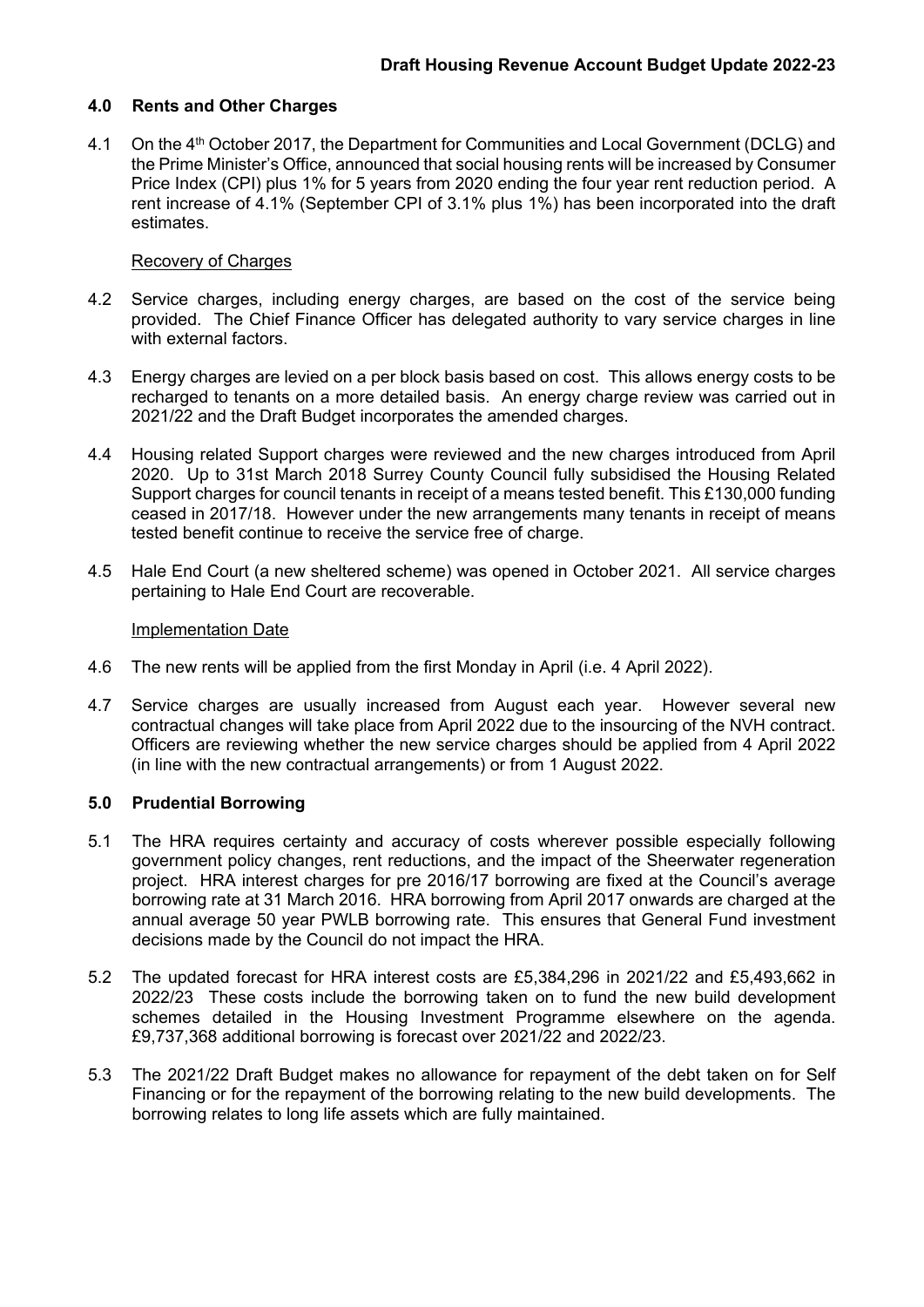# **6.0 Robustness of the Budget and Risks**

6.1 It is important to consider the robustness of the budget and the adequacy of reserves for the purpose of maintaining the financial health of the Housing Revenue Account. The key risks are set out in the following paragraphs.

### Covid Crisis

6.2 The Covid Crisis has had a significant impact on HRA rent collection as tenants were faced with financial hardship. The collection rates have stabilised, but are still down on pre-pandemic levels, due to many tenants struggling with the financial impact of Covid-19 and due to a back log in the courts. An additional £200,000 bad debt provision was included in the 2021/22 budget to allow for under recovery of rents due to Covid. This specific provision has been removed in 2022/23 but Officers will need to review recovery rates for the final budget to ensure the remaining bad debt provision is sufficient. The number of tenants in receipt of Universal Credit continues to grow which is an additional challenge to rent collection due to the way the Universal Credit is paid (monthly in arrears).

### HRA New Build Developments

- 6.3 As detailed in the Affordable Housing Expenditure Update report, which went to the October 2018 Executive, Officers have reviewed the land assets held by the authority, and other potential development sites around the Borough, to identify suitable new build affordable housing sites in order to utilise retained one for one receipts and increase the local affordable housing supply.
- 6.4 The Draft Housing Investment Programme Report elsewhere on the agenda lists these new build development schemes. The Draft Budget has been prepared on the basis that the Corner of Rydens\Sundridge Road project will complete in 2021/22 and Bonsey Lane in 2023/24. Old Woking Independent Living (Hale End Court) is completed.
- 6.5 Historically HRA dwellings have been let at Social rent levels. Social rents are calculated using a prescribed complex formula which takes 70% of the national average rent and adjusts it based on how the property value and local earnings (using the relative county earnings) compare to the national average. Both the property value and relative county earnings are at 1999 levels and the outcome can only be adjusted by 5 or 10%. This formula is applied nationally and makes no further allowance for local circumstances. Therefore there is little flexibility within this formula to set a rent which is suitable for the relevant part of the borough, suitable for the type of accommodation, and ensures the financial sustainability of the HRA and affordability to tenants.
- 6.6 The additional rental income generated by the new build units is unlikely to cover the management, maintenance, and interest costs attributable to the new build dwellings. The net cost of these developments will therefore be subsidised by HRA surpluses. New build rents will be reviewed upon completion to ensure they are set at a level which guarantees the schemes are affordable. Under the Kingsmoor Park Development, a level of social rent which is suitable for Woking was determined. Where possible the new units will be let at or just below Kingsmoor Park rent levels (which are shown below) and capped at a LHA levels. To enable this new build units will be grouped into an Affordable (up to 80% of market rents inclusive of service charge) Rent Category within the HRA. This will provide flexibility to set suitable rents. However it may not be possible to charge higher rents for New Builds which have been part funded by Homes England grant (due to the grant conditions restricting the level of rent which can be charged).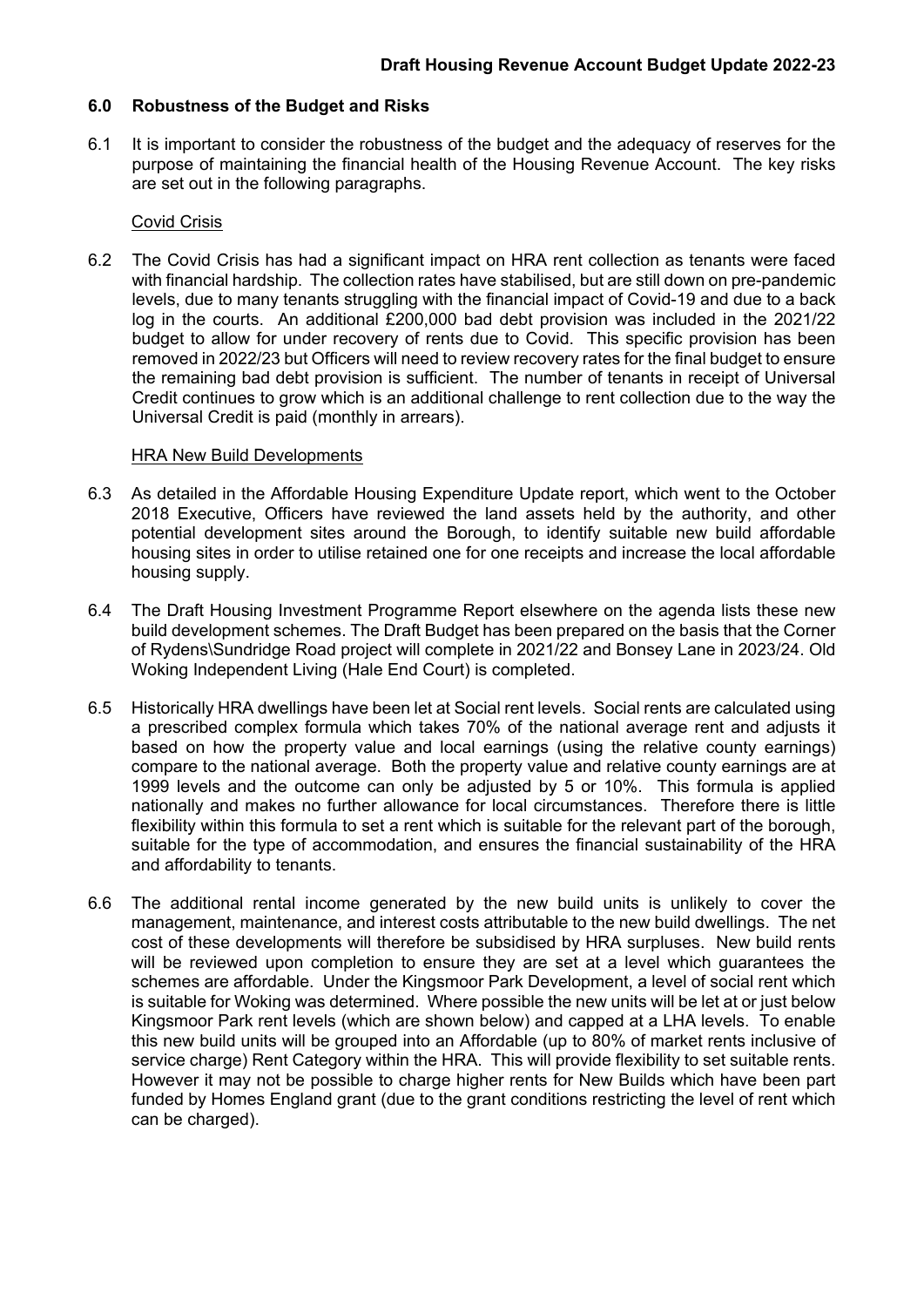- **2021/22 Kingsmoor Park Rents Unit Type £ Rents £ pw** 1 bed flat **£130** 2 bed flat **£148** 2 bed house **£159** 3 bed house **£183** 4 bed house **£193**
- 6.7 The 2021/22 Kingsmoor Park rent levels are:-

## Retained One for One Replacement Receipts

- 6.8 Local Authorities can retain an element of Right to Buy receipts locally to be used on one for one replacement housing. These receipts can currently be used to fund up to 40% of the cost of the replacement housing and must be used within 5 years or passed to the Government with interest charged at 4% above the base rate.
- 6.9 The HRA developments detailed in the Housing Investment Programme will utilise all of the existing retained one for one receipts balance and there is a risk the HRA will not be able to build up enough receipts to fully finance 40% of the scheduled developments at the time of construction. If there is a short fall in retained receipts the HRA will have to borrow to fund 100% of the development until sufficient receipts have been received.

## Repairs, Maintenance, and Management & Contractual Inflation and Impact of NVH Insourcing

- 6.10 The services currently provided by New Vision Homes (NVH) will be brought in house from 1st April 2022. Various pricing mechanisms are used under the contract most of which are based on the original tender submitted 10 years ago. The HRA will still need to contract for certain services such as responsive repairs (although more of the management of the service will be with Council Officers). The prices available in the current markets may be significantly different to those charged under the existing contract. Therefore it is likely that some services will provide a saving under the new arrangements while other services will be procured at a higher cost.
- 6.11 The overall effect of the insource on the draft budget is currently assumed to be a net increase of £200,000. Within this, an additional £250,000 for HRA overheads and support costs has been assumed (in addition to direct salary costs). This is considered prudent for financial planning at this stage and the position will be amended for the final budget as the results of the tender exercises become clearer.
- 6.12 Other cost pressures include cleaning costs, caretaking costs and energy costs because of the increased charges and inflation.

## Major Repairs Contribution

6.13 As per the 1 April 2017 Item 8 Determination, depreciation is to be charged to the HRA with effect from 1st April 2017 in accordance with proper accounting practices. The depreciation replaces the Major Repairs Contribution and is transferred to the Major Repairs Reserve to be used on capital works to the stock or repaying debt. HRA depreciation is calculated by dividing the total asset value of Council Dwellings by their average useful economic life. Based on the 31st March 2021 asset value the depreciation amount is estimated to be £3,956,449 in 2022/23.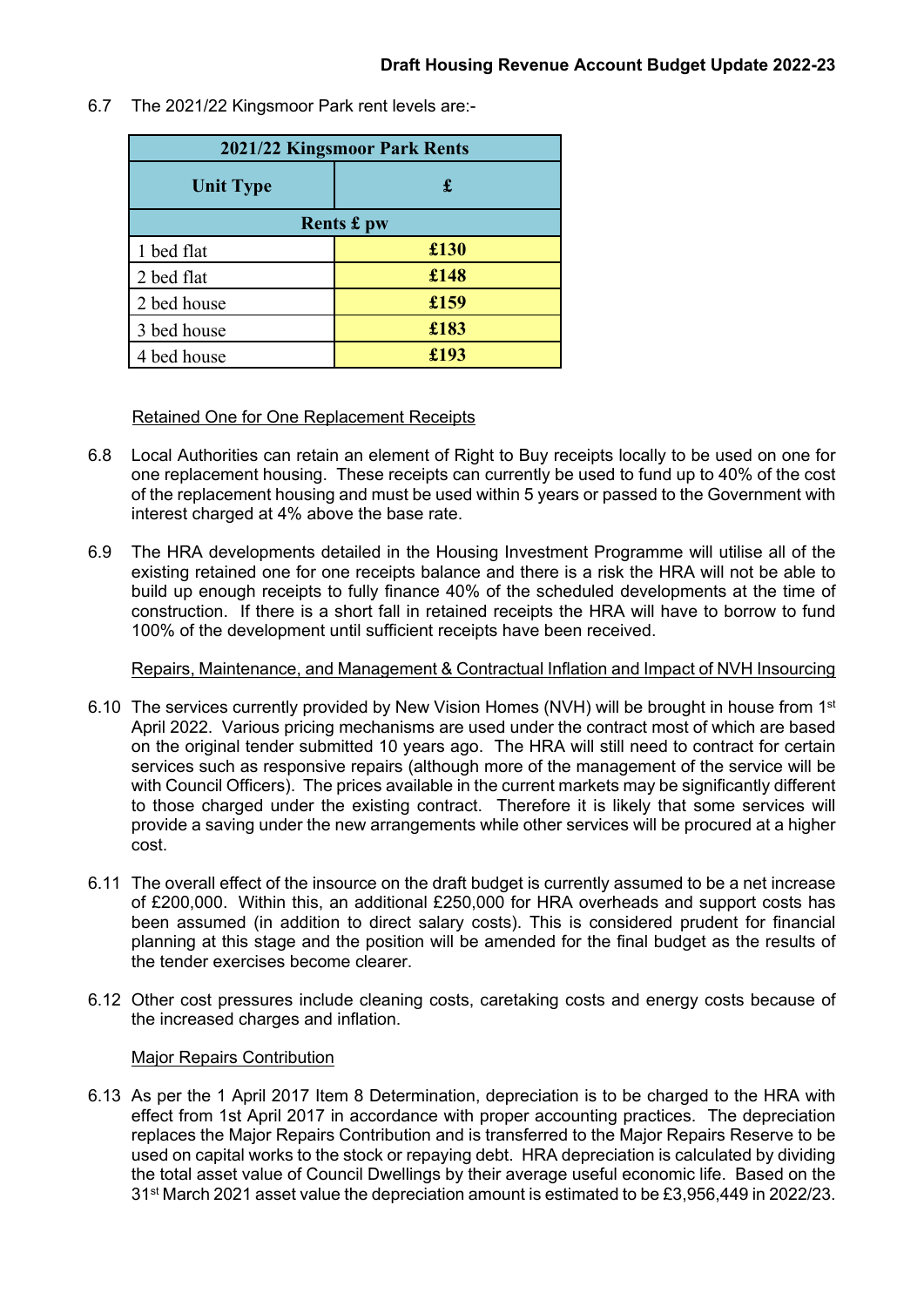### **Sheerwater Regeneration**

- 6.14 On the 5th April 2018 Council authorised a loan facility of £26m, on terms previously approved by Council, to enable Thameswey Developments Limited (TDL) to implement the approved Leisure and Recreational facilities as a first stage of the full regeneration of Sheerwater. On the 4 April 2019 the Council approved a further short-term loan facility of £42m to TDL, on terms previously approved, to enable the first residential phase (Purple).
- 6.15 In February 2020 the full Sheerwater scheme and financing facilities were approved by Council. The Council approved use of Compulsory Purchase Order powers for the regeneration in July 2020. The leisure facilities under the scheme have been opened and progress is being made on the early construction phases.
- 6.16 Under the Sheerwater Regeneration approximately 426 HRA dwellings will be demolished. The vacant land will be transferred to Thameswey Developments Ltd and the replacement affordable housing dwellings transferred to Thameswey Housing Ltd. The HRA will therefore lose the rental income from these 426 dwellings. This places pressure on the HRA and an annual transfer from reserves is forecast to be required in order to sustain the HRA in the earlier years of the regeneration. The financial impact of the regeneration is already significant as dwellings which become void within the red line are being held as vacant. The HRA therefore loses the rental income from these dwellings but there is no offsetting saving.
- 6.17 Currently there are 185 void HRA dwellings within the red line. As the phasing of the project is finalised some of these units will be re-let as temporary accommodation. However it is likely any re-letting of properties will be offset by new voids in areas which are in the earlier phases on the scheme. The 2022-23 budget assumes that any dwellings currently void will not be relet in future. It also assumes that there will be no income from dwellings due to be demolished within the first 36 months of the regeneration project. This will increase if more properties within the red line become void and are not offset by additional re-lets.
- 6.18 The financing of the Sheerwater Regeneration Project allows for a capital receipt to be made from the Project to the HRA to compensate it for the historic HRA debt relating to the demolished dwellings. However the timing will depend on the financial position of both the project and the HRA which will need to be reviewed over the course of the project.

### Reserves and Balances

- 6.19 The total contribution to the Asset Management Programme is £3,956,449 in 2022-23.
- 6.20 The balance on the HIP Reserve is £4,201,473 as at 31 March 2021. It is likely that the remaining balance will need to be ring-fenced to be used to maintain an HRA Surplus during the construction phase of the Sheerwater Regeneration and to offset the rental income lost due to the Covid Crisis.

# **7.0 Conclusion**

- 7.1 The 4 year rent reduction period had a significant impact on the financial position of the HRA. While the return to rent increases of CPI + 1% is welcomed the rental income over the HRA 30 Year Business Plan will be considerably less than that calculated under Self-financing.
- 7.2 The regeneration of Sheerwater has started meaning the HRA will forego the rental income on void and demolished dwellings within the red line. As detailed in the report it is estimated that the HRA will use reserves of £556,465 to maintain the working balance per property of £100 in 2022/23.